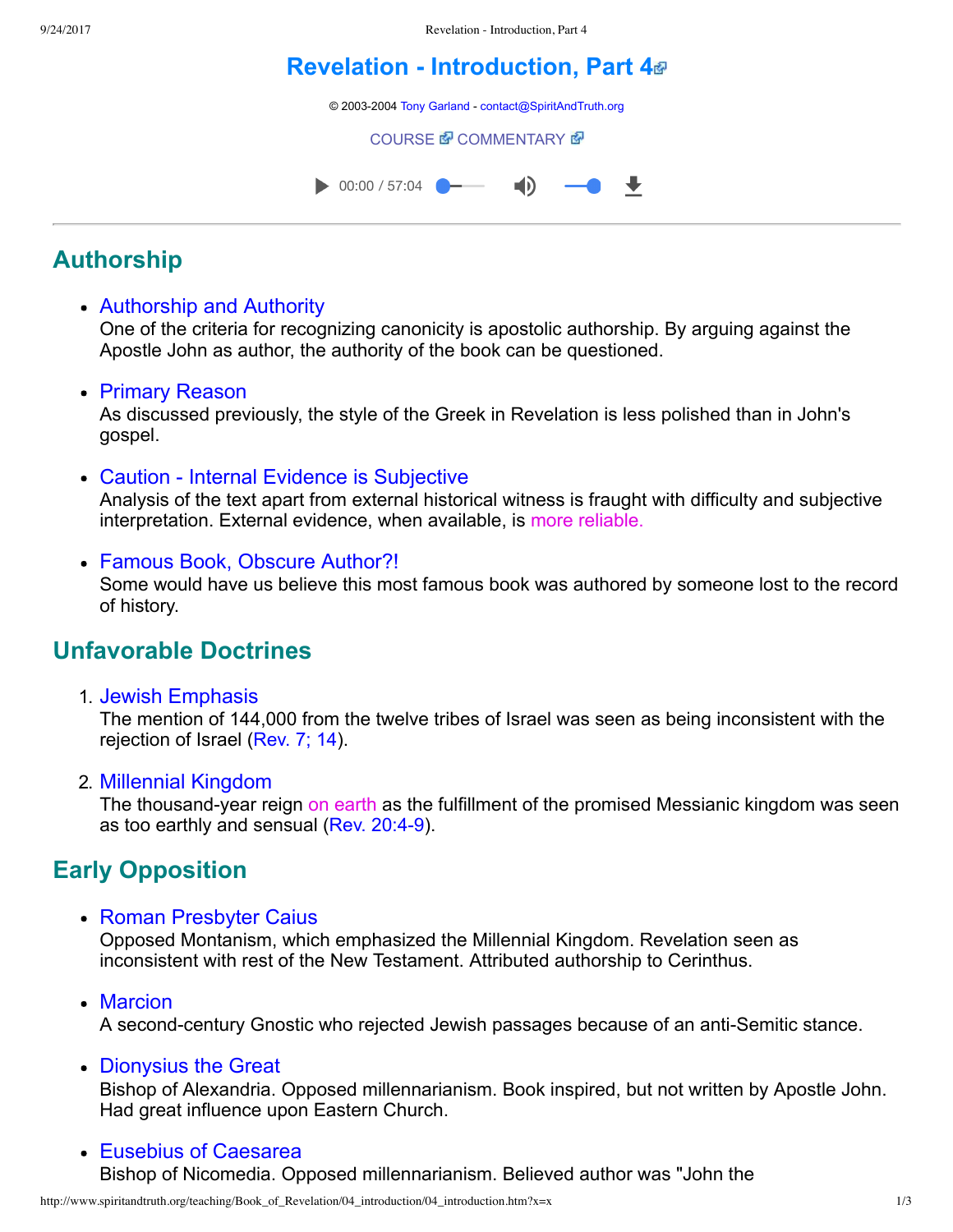Elder" mentioned by Papias.

Reformers

Apostolic authorship rejected by Erasmus, Luther, and Zwingli. All opposed a literal thousandyear-reign of Christ on earth.

### **Suggested Authors**

- Claims of the Text The text claims the author to simply be "John" ([Rev. 1:1,](http://www.spiritandtruth.org/bibles/nasb/b66c001.htm#Rev._C1V1) [4](http://www.spiritandtruth.org/bibles/nasb/b66c001.htm#Rev._C1V4), [9](http://www.spiritandtruth.org/bibles/nasb/b66c001.htm#Rev._C1V9), [21:2](http://www.spiritandtruth.org/bibles/nasb/b66c021.htm#Rev._C21V2), [22:8](http://www.spiritandtruth.org/bibles/nasb/b66c022.htm#Rev._C22V8)).
- Proposed Alternatives
	- 1) John the Apostle;
	- 2) the elder John;
	- 3) John Mark;
	- 4) John the Baptist;
	- 5) some other John;
	- 6) Cerinthus;
	- 7) someone using the name "John" as a pseudonym.
	- 8) a composite work

### **Internal Evidence for the Apostle John**

Simplicity of Title

Any other "John" would necessarily have had to distinguish himself from the most famous John (the Apostle).

Authority of Author

Authority over seven churches exceeds that of a New Testament prophet. His own Apostolic authority is implied ([Rev. 2:2\)](http://www.spiritandtruth.org/bibles/nasb/b66c002.htm#Rev._C2V2).

Textual Similarities

There are striking similarities to the other writings of John the Apostle:

- 1) Jesus called *logos* .
- 2) Jesus called *Lamb of God* (27 times in Revelation, also [John 1:29](http://www.spiritandtruth.org/bibles/nasb/b43c001.htm#John_C1V29), [36](http://www.spiritandtruth.org/bibles/nasb/b43c001.htm#John_C1V36)).
- 3) Prominence of *marturia.*
- 4) Opening paragraphs, Jesus called *the Word* ([John 1:1;](http://www.spiritandtruth.org/bibles/nasb/b43c001.htm#John_C1V1) [1Jn. 1:1;](http://www.spiritandtruth.org/bibles/nasb/b62c001.htm#1Jn._C1V1) [Rev. 1:2\)](http://www.spiritandtruth.org/bibles/nasb/b66c001.htm#Rev._C1V2).
- 5) Frequent use of "overcome" (*nikan* ).

6) Unique use of Greek diminutive for "Lamb" (*arnion,* literally "lambkin"). Occurs 29 times here, only other place is [John 21:15.](http://www.spiritandtruth.org/bibles/nasb/b43c021.htm#John_C21V15)

7) Use of Greek verb *ekkenteo* from Septuagint version of [Zec. 12:10](http://www.spiritandtruth.org/bibles/nasb/b38c012.htm#Zec._C12V10) appears in [John 19:37](http://www.spiritandtruth.org/bibles/nasb/b43c019.htm#John_C19V37) and [Rev. 1:7](http://www.spiritandtruth.org/bibles/nasb/b66c001.htm#Rev._C1V7) but nowhere else in New Testament.

John's Relationship to Jesus John was the apostle "Jesus loved" [\(John 13:23;](http://www.spiritandtruth.org/bibles/nasb/b43c013.htm#John_C13V23) [John 20:2;](http://www.spiritandtruth.org/bibles/nasb/b43c020.htm#John_C20V2) [John 21:7,](http://www.spiritandtruth.org/bibles/nasb/b43c021.htm#John_C21V7) [20\)](http://www.spiritandtruth.org/bibles/nasb/b43c021.htm#John_C21V20).

[The pattern of divine intimacy for revelation: Daniel was "greatly beloved" \(Dan. 9:23; Dan.](http://www.spiritandtruth.org/bibles/nasb/b27c010.htm#Dan._C10V11) 10:11, [19\)](http://www.spiritandtruth.org/bibles/nasb/b27c010.htm#Dan._C10V19); Moses spoke with God "face to face" ([Num. 12:8](http://www.spiritandtruth.org/bibles/nasb/b04c012.htm#Num._C12V8)).

### **External Evidence for Apostle John**